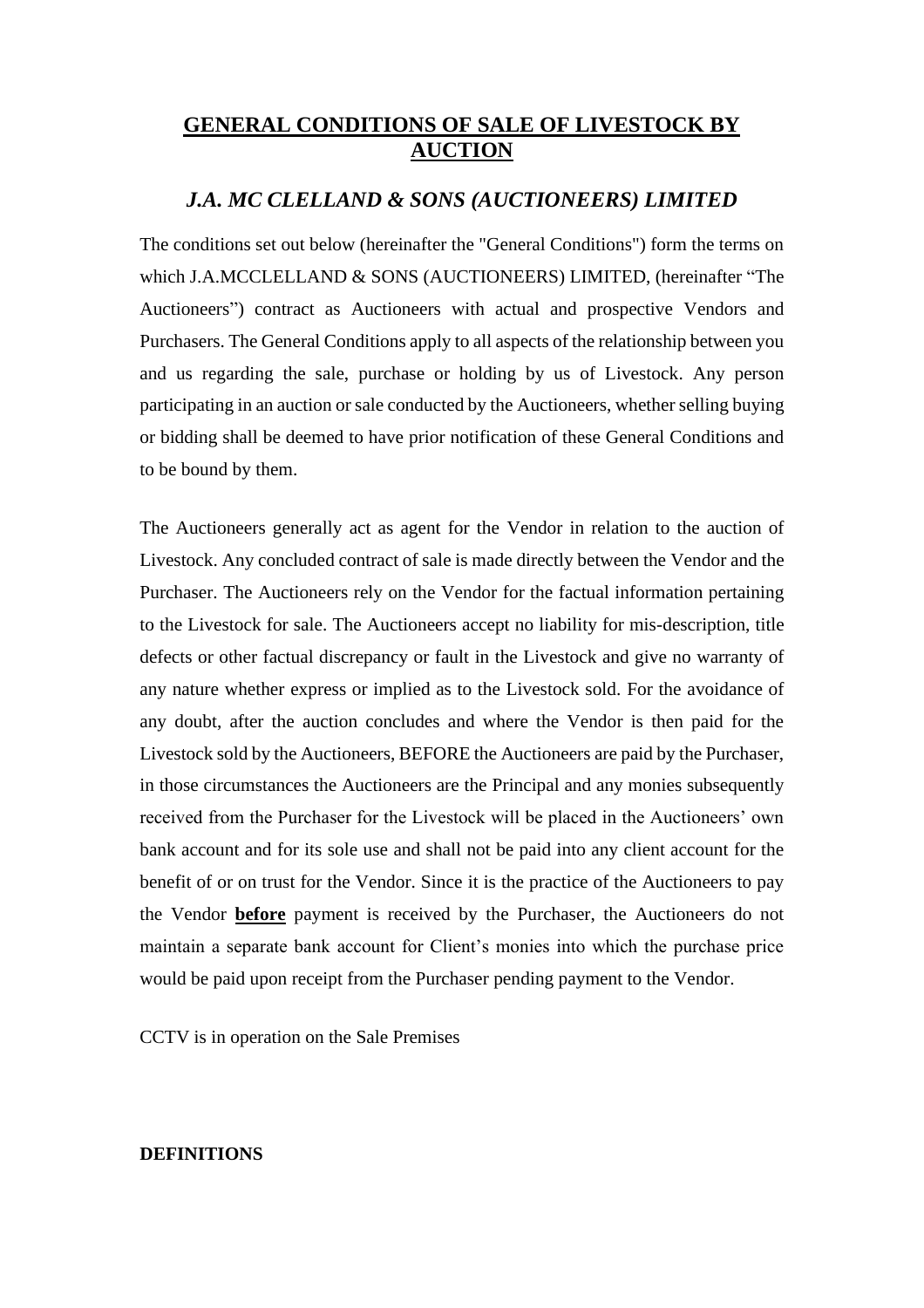In these General Conditions a number of words and expressions have special meanings.

*"The Auctioneer"* means the person conducting the sale or auction on behalf of the Auctioneers.

*"The Auctioneers"* - means J. A. McClelland & Sons (Auctioneers) Limited.

*"The Auctioneer's Sale Records"* the books, records and computer entries into which contemporaneous details of the particulars of the Livestock sold at auction by the Auctioneers are entered.

*"Commission Rates"* shall be the rates chargeable from time to time by the Auctioneers to the Vendors and the Purchasers which shall be in a document available for inspection in the Mart office at the Sale Premises

*"Contract of Sale***"** means in the case of a Vendor the written statement prepared and issued by the Auctioneers to the Vendor following the sale by auction of the Vendor's Livestock and in the case of a Purchaser means the invoice issued to the Purchaser following the purchase of Livestock at the auction.

*"End of the day's sale"* means the time when the hammer falls on the last lot in the sale or the last lot in that section of the sale.

*"Liquidated Damages"* means ascertained and agreed liquidated damages to cover all expenses, depreciation in value and all other damages whatsoever.

*"Livestock"* means living animals.

*"Price"* means the amount of the bid accepted by the Auctioneer for the Livestock on the fall of the hammer plus the Commission Rates payable by the Purchaser as defined above.

*"Purchaser"* means, in relation to any lot, the person whose bid for that lot has been accepted by the Auctioneer.

*"Sale Premises"* means the land and/or buildings used by the Auctioneers to conduct the sale or auction.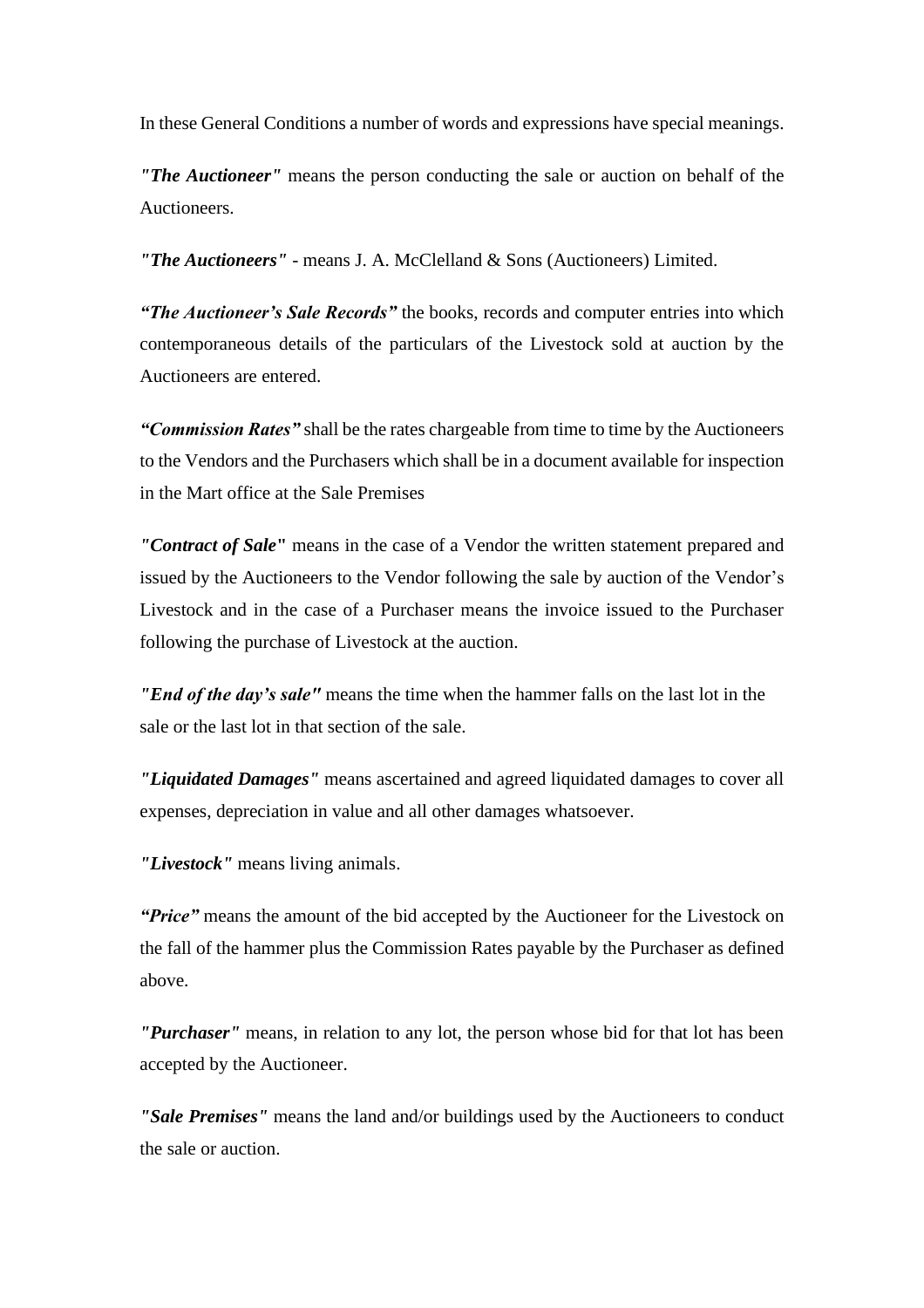*"Special Conditions"* means conditions notified from time to time by the Auctioneers in respect of special or unusual sales of Livestock which override the terms of these General Conditions

*"Vendor"* means the owner and any other person, other than the Auctioneers, who offers an animal for sale.

- 1. The Auctioneers do not bind themselves to receive all Livestock consigned to them for sale or otherwise, or if received to expose them for sale and they do not guarantee that Livestock advertised or forwarded at sales will be sold or exposed to sale. The order of sale shall be determined by the Auctioneers, by ballot or otherwise as they deem expedient, and at their sole discretion and the Livestock to be exposed for sale will be exposed in such lots as shall be described by the Auctioneer at the time of exposure.
- 2. All Livestock shall be at the sole risk of the Vendor till sold, and of the Purchaser when sold, except in the case of Livestock sold by private bargain which shall be at the sole risk of the Vendor until the sale thereof has been intimated to and passed through the books of the Auctioneers, and of the Purchaser thereafter. No undertaking of the Auctioneers or their servants to take charge of any Livestock before or after sale or to forward them to their destination or elsewhere shall be held to impose upon the Auctioneers or their servants any legal obligation or to vitiate the foregoing or any other of these General Conditions. All lots are accepted for sale on condition that the Vendor has the right to sell the same. The Vendor shall indemnify the Auctioneers and the Purchaser in full against all actions proceedings costs charges and expenses which the Auctioneers or the Purchaser may sustain by reason of any defect in the Vendor's title.
- 3. Warranties, descriptions or prices shall only be provable by the entries in the Auctioneers' Sale Records which, however informal, shall be the sole and conclusive proof of any such warranties, description or prices. Except as set out in the Schedule of Warranties attached hereto, which forms part of these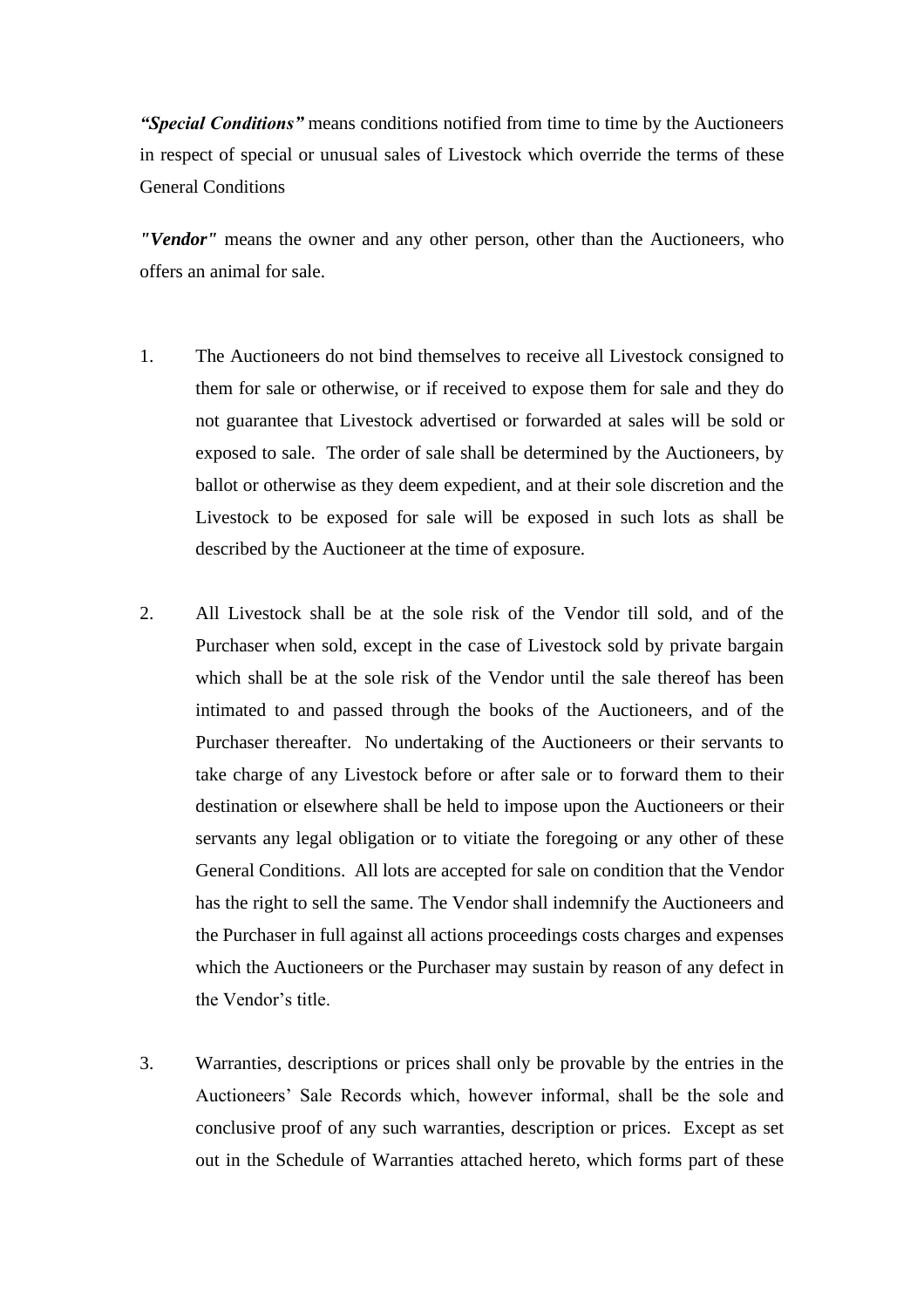General Conditions, there shall be no implied warranty regarding the condition of any Livestock sold. The Vendor (whose name will be disclosed when required) shall be solely responsible for any warranty, representation or description of Livestock exposed for sale. The procedure which must be followed by a Purchaser in the event of a breach of warranty and the remedy therefor shall be as set out in the Schedule of Warranties. Other than as set out in the Schedule of Warranties the Purchaser shall have no further cause of action against the Vendor or the Auctioneers, or any of its servants or agents.

- 4. A reserved price may be fixed by the Vendor for any lot, without notification to the bidders, but no Vendor shall have a claim against the Auctioneers for having sold any Livestock under such reserved price, unless he shall have given them his reserved price in writing prior to the sale, and receipt of same by the Auctioneers shall have been provided to him in writing. Should such reserved price not be offered, such a lot may be withdrawn by the Auctioneer. No Vendor shall be entitled to bid directly or indirectly for his own Livestock, and anyone found doing so shall be liable to hand over the Livestock to the highest "bona fide" bidder at the last price bid before the first illegal bid made by the Vendor, such bidder to be determined by the Auctioneer at his sole discretion.
- 5. No bidder shall be entitled to retract his bid without the consent of the Auctioneer, any provision in the Sale of Goods Act 1979, notwithstanding. The Auctioneer reserves full right to refuse any bid without assigning any reason therefor. Should any lot be claimed by two or more bidders, the Auctioneer may, in his sole discretion, either re-expose it for sale or determine which of the bidders is the Purchaser. Any dispute arising during the sale or afterwards in reference thereto shall be decided by the Auctioneer officiating at the time, whose decision shall be final and binding.
- 6. Any Purchaser objecting to the Livestock as failing to conform with the Contract of Sale, must, before removal from the Sale Premises (except when a special time is allowed as set out in the Schedule of Warranties), inform the Auctioneers of the precise ground of objection, failing which the Livestock shall be conclusively held to comply with the Contract of Sale.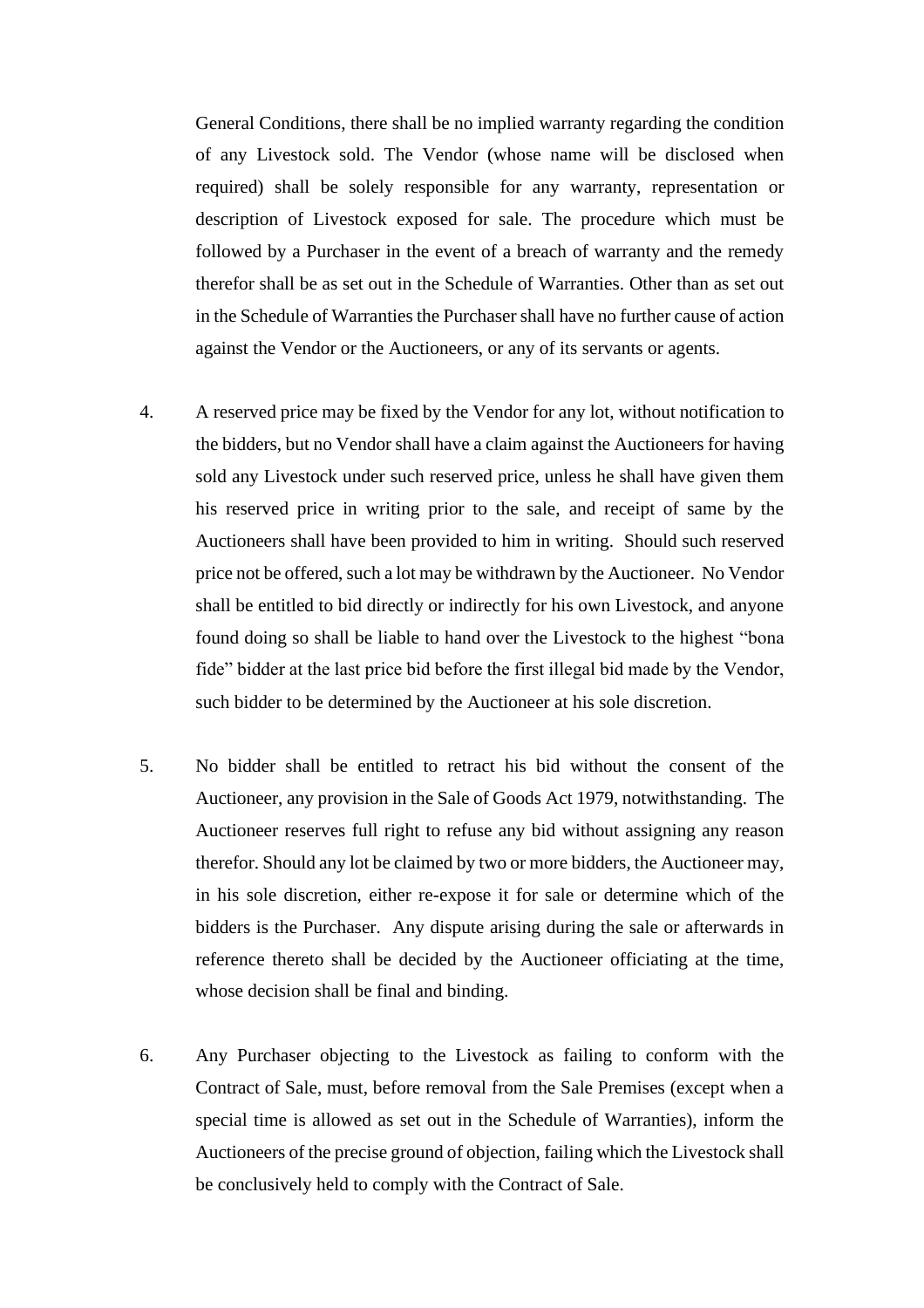- 7. The Livestock shall be at the Purchaser's risk as from the time of sale which shall be deemed to be the time when the hammer falls on the sale. In spite of the sale having been made, title to the Livestock sold shall not pass to the Purchaser until (1) the Price has been paid in cash or cleared cheque by the Purchaser to the Auctioneers and (2) an acknowledgement in writing of receipt of the Price or an order in writing for removal of the goods has been granted by the Auctioneers to the Purchaser, delivery notwithstanding. The Auctioneers reserve the right to refuse cheques as payment. The Auctioneers shall have no obligation whatsoever to pay the Vendor for the Livestock sold until payment in full of the Price has been made to the Auctioneers by the Purchaser. Payment of the Price shall be due by the Purchaser at the time of sale and interest shall be due on the Price as set out at Condition 13 below for any Livestock not paid for on the day of sale. The amount due to the Vendor upon a sale of the Livestock shall be the Price less the Commissions Rates, less any expenses incurred by the Auctioneers in accordance with Condition 11 below.
- 8. Until title in the Livestock passes to the Purchaser, the Purchaser shall hold the Livestock and each of them on a fiduciary basis as bailee for the Vendor.
- 9 The Auctioneers shall have full right to sue the Purchaser at their own instance, without the consent of the Vendor, to recover the cost of keep and any other expenses incurred by the Auctioneers in connection with the Livestock, and no defence whatever whether by way of set-off, counterclaim or claim for breach of warranty mis-representation or breach of contract or otherwise in such action shall be available to the Purchaser who shall have recourse only against the Vendor of the Livestock for any such counterclaim or claim for set-off. If the Auctioneers have advanced the Price or any part thereof to the Vendor after the sale but before payment by the Purchaser of the Price, the Auctioneers shall be entitled to issue proceedings in its own name against the Purchaser for the recovery of the Price and any interest thereon and shall be entitled to a full indemnity from the Vendor for all legal and other costs incurred in relation to any such proceedings. Where payment for the Livestock has been advanced by the Auctioneers to the Vendor following the Sale,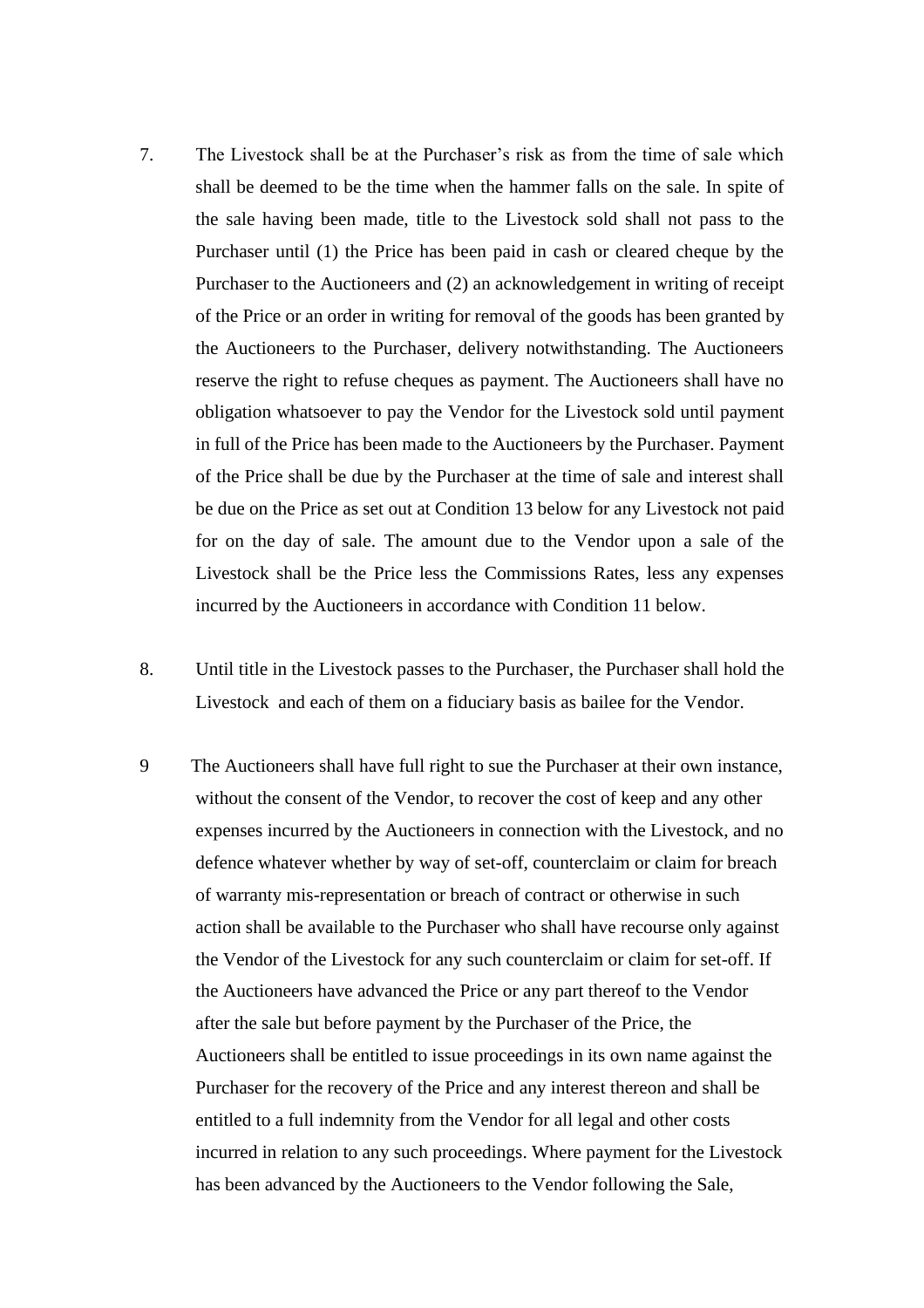before receipt of payment of the Price from the Purchaser, the sale proceeds thereafter received from the Purchaser will not be paid into a client bank account and consequently the RICS Client Money Protection Scheme will not apply to protect the Vendor.

- 10. Until such time as title to the Livestock passes from the Vendor to the Purchaser the Purchaser and his servants and agents shall upon request deliver up the Livestock to the Auctioneers. If the Purchaser fails to do so the Auctioneers may enter upon any premises owned occupied or controlled by the Purchaser or any receiver or administrator of the Purchaser's business where the Livestock are situated and repossess the Livestock.
- 11. The Purchaser shall not pledge or in any way charge by way of security for any indebtedness any of the Livestock which are the property of the Vendor. Without prejudice to the other rights of the Vendor, if the Purchaser does so, all sums whatever owing by the Purchaser to the Vendor shall forthwith become due and payable.
- 12. The expenses of keep and treatment of Livestock left with, returned to, retained by the Auctioneers, or detained upon the premises of the Auctioneers by or in consequence of the order of any Public, Local or other Authority, shall, with all interest due thereon, form a first charge on the sale or removal of such Livestock. The Vendor shall be responsible for all such expenses until the sale of the Livestock and the Purchaser shall be responsible for such expenses from the time of sale of the Livestock.
- 13. The Auctioneers shall have the right of general retention or lien over all Livestock and monies of any Purchaser coming into their possession for any debt or liability (howsoever arising) of such Purchaser and shall be entitled without any process of law to sell the same by auction after three days' notice to such Purchaser and to apply the net proceeds of the sale in satisfaction of the said debt or liability.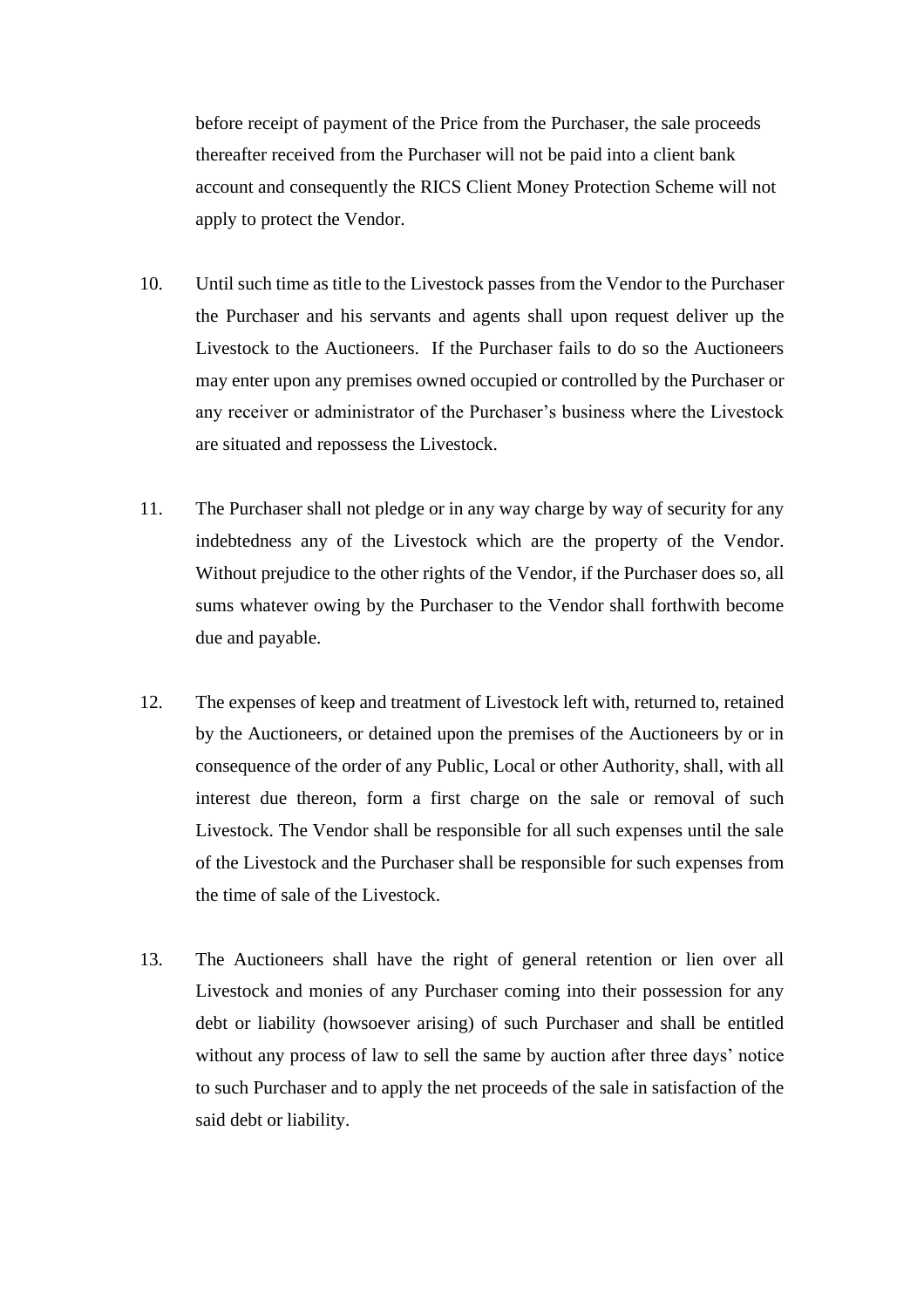- 14. Interest at the rate of 5 per cent over the Bank of England Base Rate in force from time to time shall be payable to the Auctioneers on the Price of all Livestock not paid for on the day of sale, on all expenses incurred by them pursuant to Condition 11 hereof or otherwise, and on any advances or general balance owing to them which rate of interest shall be charged from and including the day on which any such indebtedness first arose until payment is received by the Auctioneers. Interest will be applied as Compound Interest on a weekly basis on the balance outstanding.
- 15. Where any party bids for another, as agent or otherwise, the bidder shall be bound to disclose the name and address of his employer if and when required by the Auctioneers, and if they fail to do so, they shall be deemed the Purchaser of the Livestock. Bids by disclosed agents shall not be accepted unless the Purchaser has provided written authorisation (if requested) to the Auctioneers to accept bids on their behalf from the said agent in advance of the auction. Where Livestock are offered for sale by an agent on behalf of a Vendor, such agent or other person shall be bound to disclose the name and address of the Vendor when required by the Auctioneers. If the agent does not disclose that he is acting as agent for another person, he shall be deemed to be the Vendor of the Livestock for the purposes of these conditions. Livestock shall not be accepted for sale by a disclosed agent unless the Vendor has provided written authority to the Auctioneers (if requested) to accept the Livestock for sale by the agent on their behalf in advance of the auction.
- 16. Notwithstanding anything hereinbefore or hereinafter written, the Auctioneers shall, in the event of a Purchaser failing to take delivery and pay the Price of any Livestock sold, be entitled, in their discretion, to return such Livestock to the Vendor, who shall in that event be entitled to proceed against the Purchaser for specific performance of the Contract of Sale or in the alternative for recovery of all loss, damage and expenses incurred by him in consequence of the Purchasers failure to perform the Contract of Sale. If the Vendor has received advance payment from the Auctioneers of the Price or any part thereof the Auctioneers shall upon return of the Livestock to the Vendor, be entitled to a full refund from the Vendor of such advance payment. The Auctioneers shall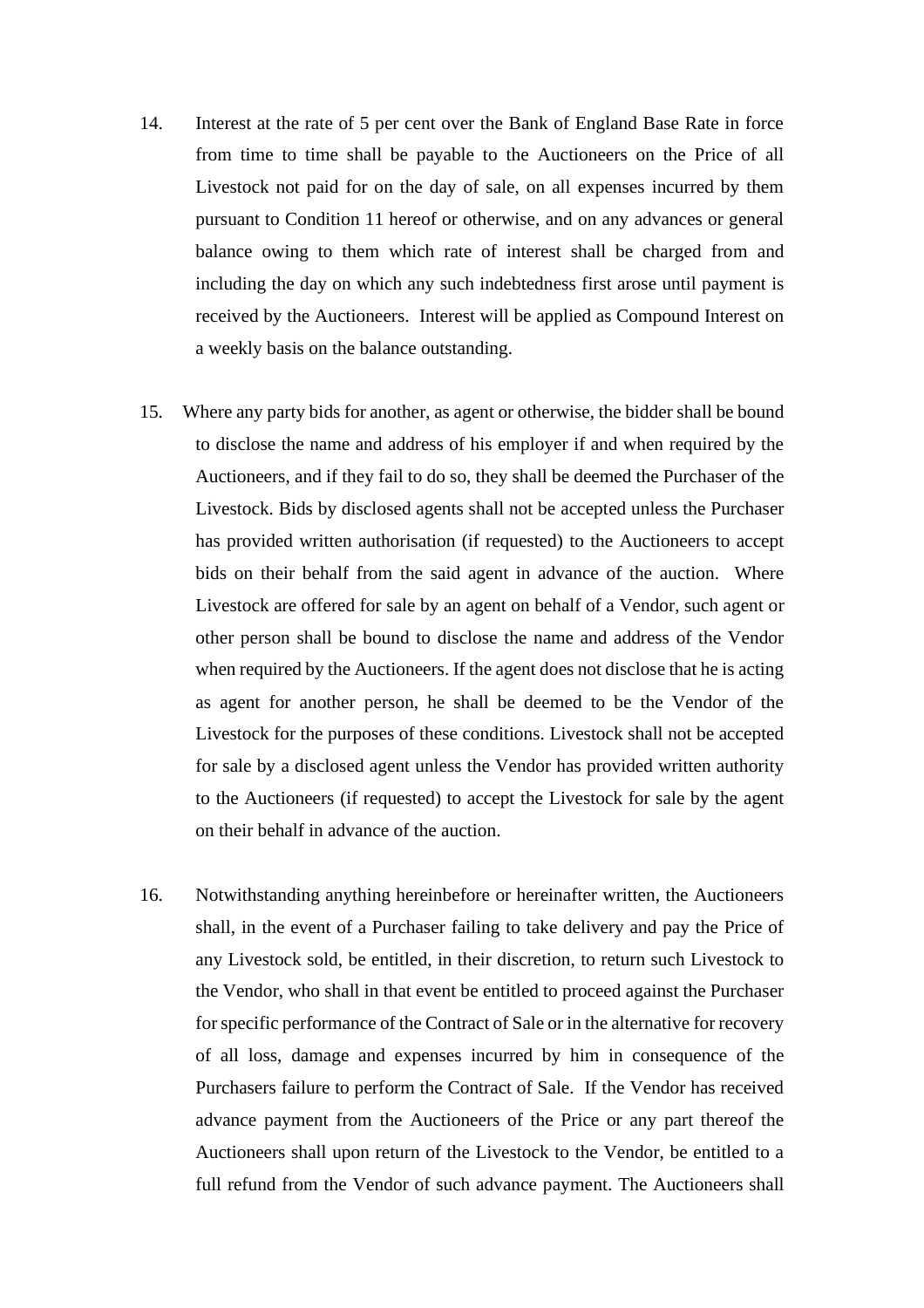also be entitled, but shall not be bound, to retain in their own hands, for such time as they in their absolute discretion shall deem necessary, the Price of any Livestock sold, and that without being in any way personally liable to either the Vendor or Purchaser of such Livestock. No interest shall be payable by the Auctioneers on the Price of any Livestock so retained.

- 17. No Livestock shall be allowed to be sold by private bargain, before passing through the sale ring, without the consent of the Auctioneers. The usual Commission Rates shall be paid on, and these General Conditions shall apply to, all sales by private bargain whether carried through on or off the Sale Premises, or whether effected by the Auctioneers or the Auctioneer or the representatives of either, all which sales the Vendor and Purchaser shall intimate to and pass through the books of the Auctioneers.
- 18. All persons are strictly prohibited from bringing or exposing for sale Livestock affected by any notifiable disease, or any other disease of a contagious or infectious nature, or animals out of, or having been in contact with, any infected Livestock; and should any such Livestock be brought or exposed, the Vendor will be held responsible for all damages thereby occasioned; whether by the Auctioneers or any of their customers or other third party, and should any animal, or the carcase or part of the carcase of any animal, while in the possession or on the premises of the Auctioneers, be detained, seized, or condemned by any Public, Local or other Authority, or the officers of any such Authority, the Vendor thereof shall – notwithstanding the provisions of Condition 2 hereof – be responsible for all expenses and monetary penalties, if any, to which the Auctioneers may be subjected by reason thereof and shall indemnify the Auctioneers in full in respect thereof. If, in consequence of an "infected" or "restricted" area being declared under the authority of any statue or public order, any Livestock then in the possession of or on the premises of the Auctioneers, cannot be moved to their destination, the Auctioneers shall have right to cancel and annul the sale of such Livestock, and neither the Auctioneers nor the Purchaser shall be liable to the Vendor or any third party for any loss thereby occasioned.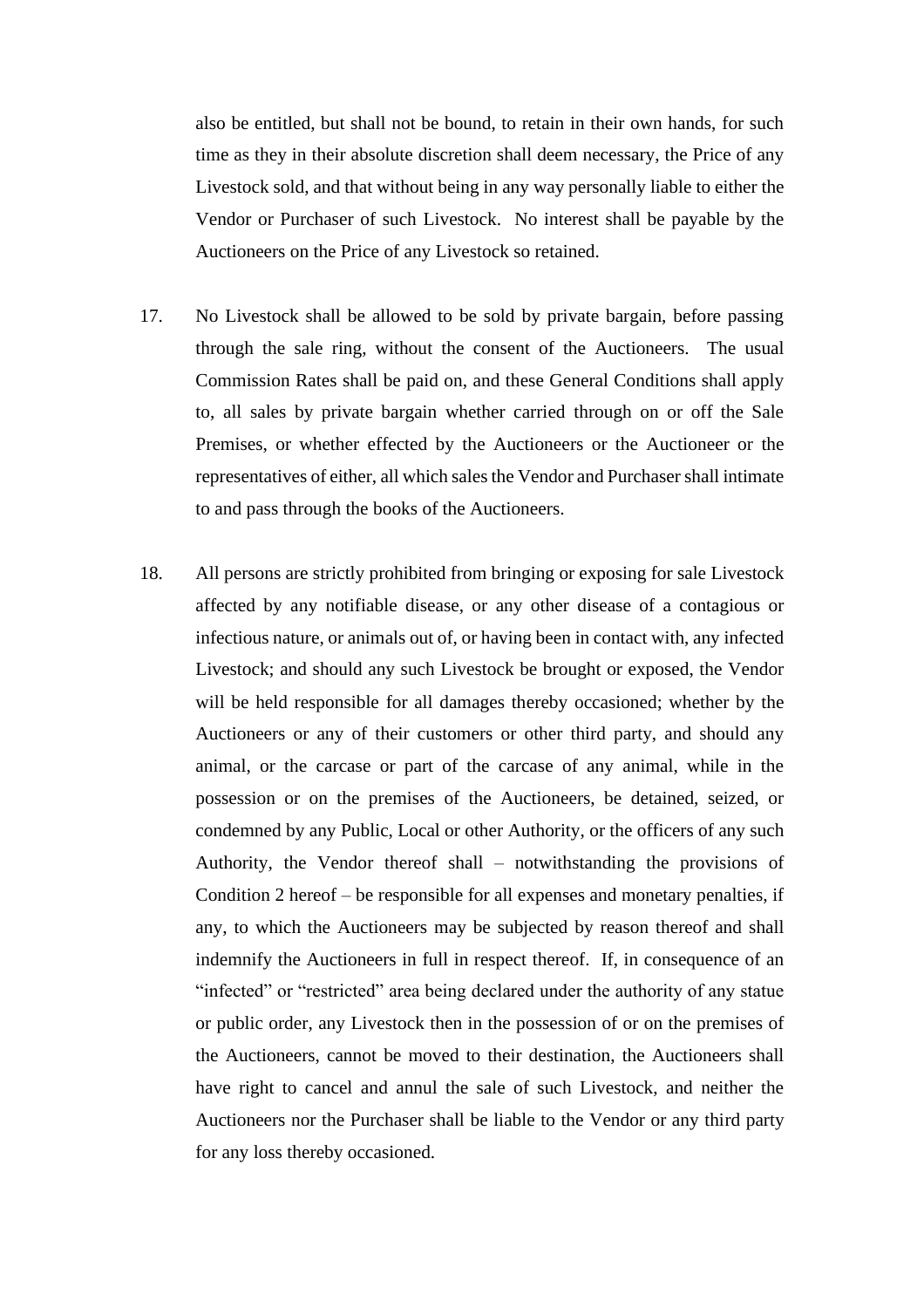- 19. The Auctioneers shall have power in all cases when Livestock is left in or returned to their custody or retaken possession of or otherwise retained by them, to sell the same by auction after three days' notice to the Purchaser, who shall be liable to the Auctioneers for all losses incurred on such resale, including the keep of such Livestock pending such resale, the whole expenses connected with the resale, and all interest accrued under these Conditions.
- 20. The Auctioneers reserve to themselves full power to exclude or remove any person from the Sale Premises.
- 21. The Auctioneers will not be responsible for any injury sustained by any person attending their sales, or for any loss of, or damage or injury to, any Livestock, from whatsoever cause arising, while on the Sale Premises, or in their custody, or under their control.
- 22. Time shall be of the essence of all General Conditions and Warranties which contain time limits. In the computation of any period of time before or after the sale or any other event, the day of the sale or other event, as the case may be, shall be excluded. Any period of time expressed as a number of days shall be taken to refer to that number of clear days and similarly for any other period of time.
- 23. It is the responsibility of the Vendor to ensure compliance with all current legislation relating to the movement and traceability of the Livestock. Vendors of cattle are responsible for the correctness of movement licences and must hand a completed and signed licence to the sale office at least one hour before the time of the sale. It is the responsibility of Purchasers to check all documentation. Where the Purchaser finds any incorrect documentation, the Purchaser must notify the Auctioneers no later than 5pm on the day after the date of the sale and in that event the Purchaser shall be entitled to reject the Livestock in question and return it/them to the Vendor and recover the Price. The Auctioneers shall have no liability whatsoever in respect of defective movements licences or other documentation.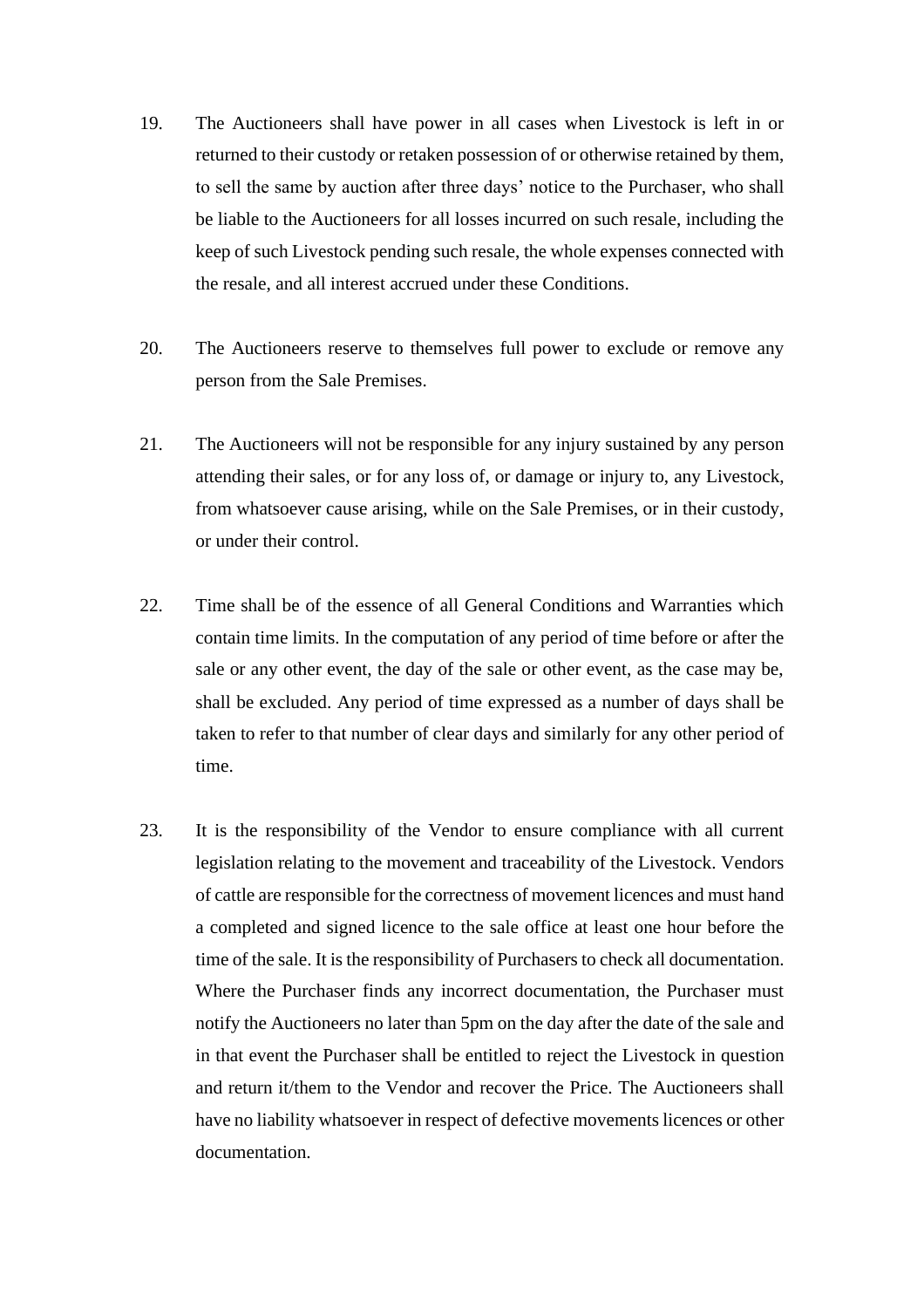- 24. The Auctioneers reserve to themselves the right to add to, cancel, alter, or otherwise modify these General Conditions or any of them, and that either generally or as regards the sale or sales of any particular class or classes or any special lot or lots of Livestock and also to adopt such Special Conditions as they may from time to time determine as regards the sale or sale of any particular class or classes of Livestock, and in the event of any Such Special Conditions being repugnant to or inconsistent with these General Conditions or any addition thereto or cancellation, alteration, or modification thereof the said Special Conditions shall prevail as regards the sale or sales to which they apply. The said General Conditions and any addition thereto, and any cancellation, alteration, or modification thereof, and any such Special Conditions as aforesaid shall be sufficiently published by either (a) the exhibition of a copy thereof within the Sale Premises, (b) the availability for inspection of a copy of thereof at the Mart Office on the Sale Premises, (c) incorporation of a copy thereof in the catalogue of any sale to which they apply, or (d) the verbal intimation thereof by the Auctioneer officiating at the sale to which they apply, and the recording of a copy thereof in the Auctioneers Sale Records at the sale to which they apply, or partly in one and partly in another of these modes. The said Auctioneers Sale Records shall be the sole and exclusive proof not only of such verbal intimation having been made, but also of the terms of such intimation. In whichever of these ways the said General Conditions and any addition hereto and any cancellation, alteration or modification thereof and any such Special Conditions as aforesaid shall be published all Vendors, Purchasers and bidders and all others attending any such sale, shall be held to have made themselves acquainted therewith and to have agreed to adhere to and accept the same without any reservation whatsoever and their participation in any manner in the said auction or sale on the Sale Premises shall be deemed to imply their acceptance of the said General Conditions and any Special Conditions.
- 25. If any term or provision in these Conditions shall in whole or in part be held to any extent to be illegal or unenforceable under any enactment or rule of law that term or provision or part shall to that extent be deemed not to form part of these Conditions and the enforceability of the remainder of the Conditions shall not be affected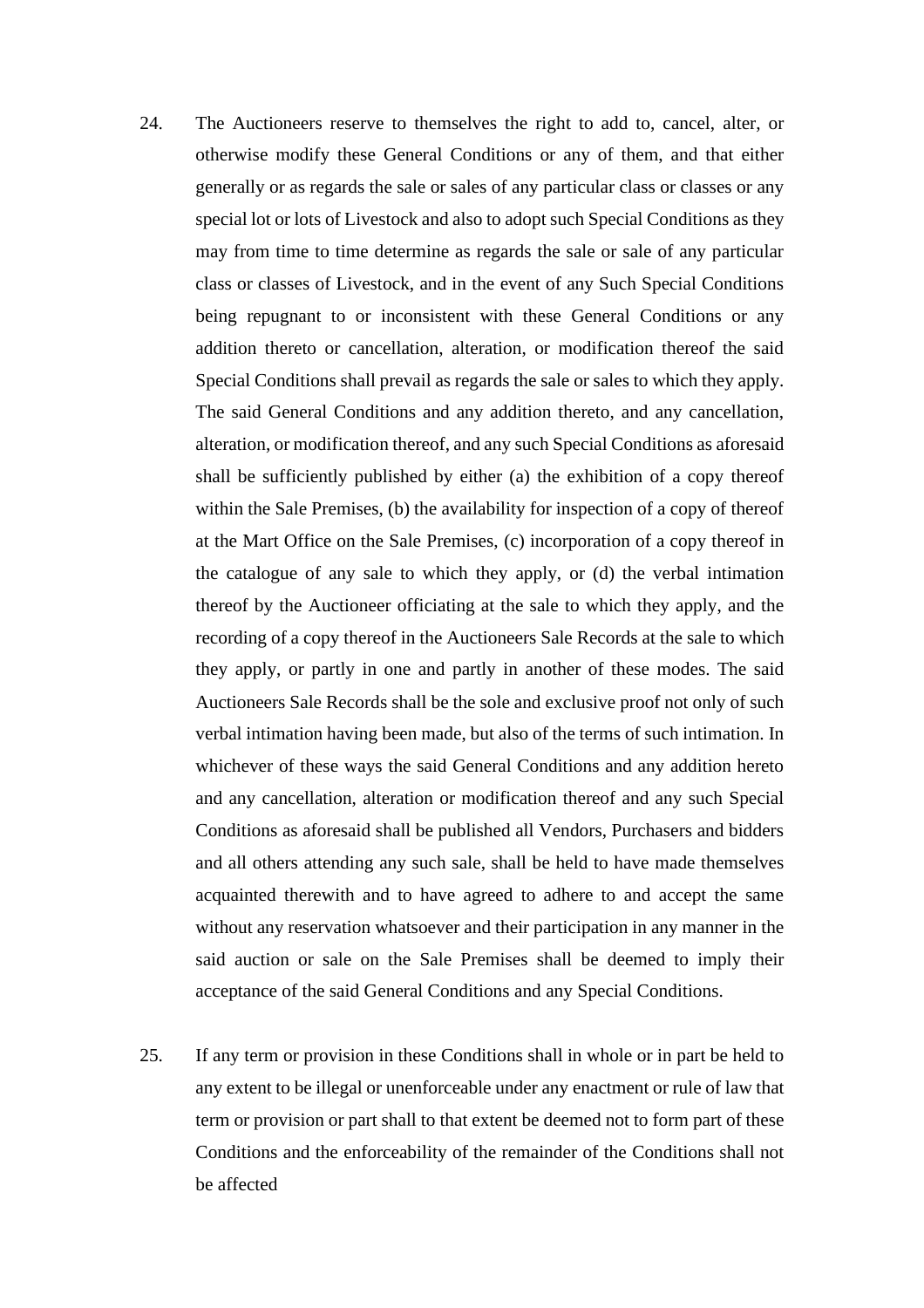26. These terms will be governed by the laws of Northern Ireland

## **SCHEDULE OF WARRANTIES**

## **CATTLE**

## **Unsoundness**

Unless stated in a catalogue or at time of sale all Livestock are warranted to be sound and free of any visible defect. Any claim in respect of unsoundness must be made by the Purchaser up to 3 hours from the time of sale or removal from the Sale Premises whichever is the sooner. If a breach of warranty is proven the Purchaser has the right to refuse to take delivery of the animal. Should there be any dispute on the soundness of the animal the Auctioneer may employ a veterinary surgeon to examine the animal with the cost of such examination being borne by the person whose dispute after examination is invalidated.

In the case of a latent defect then a claim must be made to the Auctioneer within 5 days of the date of sale and the Auctioneer may require that any claim be supported by a veterinary certificate.

## **Cattle sold for Slaughter**

Unless stated to the contrary at the time of sale any animal described as 'fat', 'finished' or prime is being offered for sale for slaughter.

Livestock sold for slaughter shall be deemed to be slaughtered within 24 hours from the time of sale and are warranted to comply with all food safety requirements.

Any cattle sold for slaughter which have been treated with any medicine are warranted by the Vendor to have completed the withdrawal period for that medicine recommended by its manufacturer.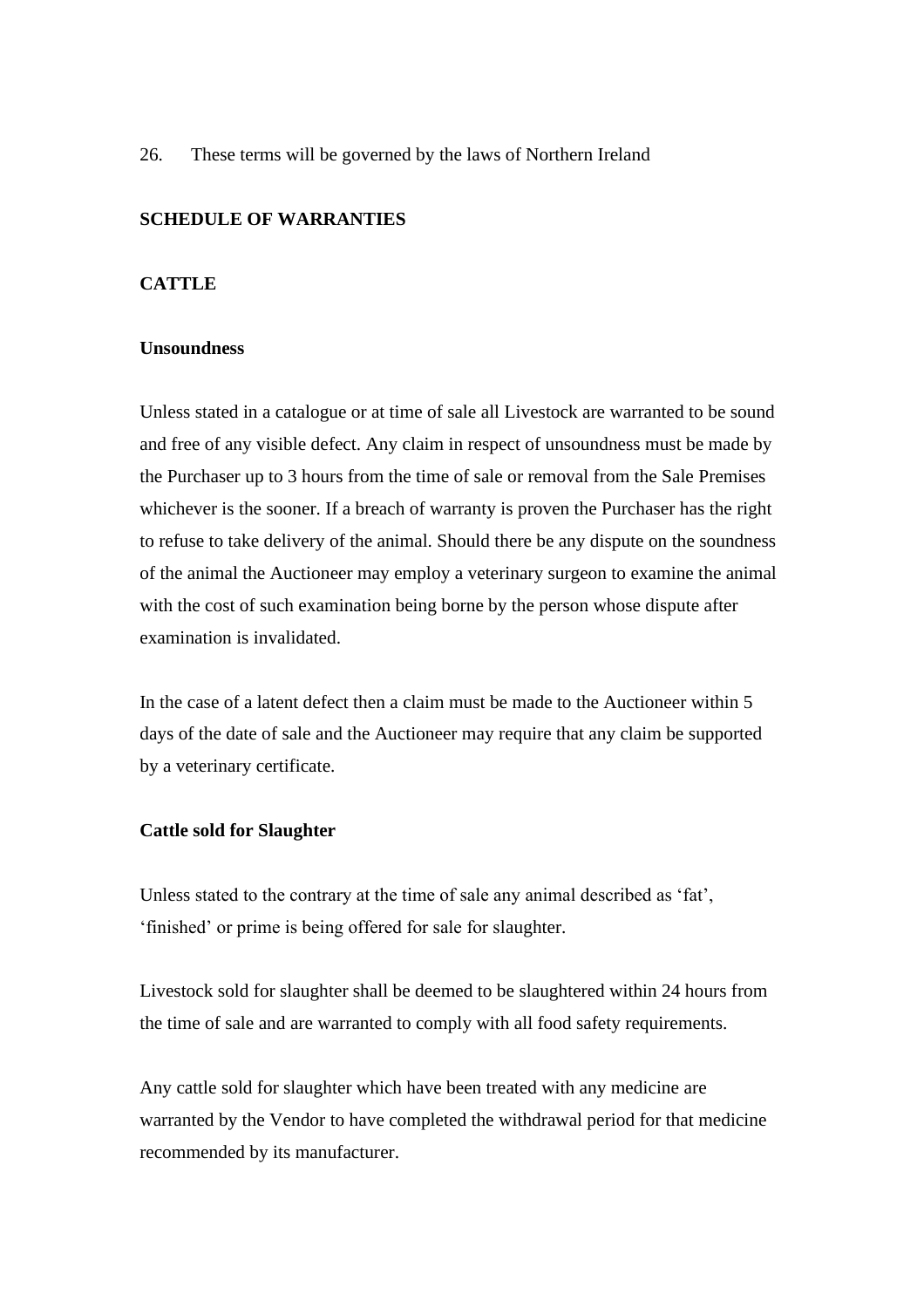Any claim by a Purchaser for breach of warranty must be supported by a veterinary certificate to be sent to the Auctioneer within 7 days from the date of slaughter. Should a claim for breach of warranty be successful the Purchaser will be entitled to recover from the Vendor all reasonable costs to include cost of disposing of the defective livestock, veterinary bills etc. such costs to be approved by the Auctioneer.

## **Sale by Weight**

Animals for sale by weight are sold and must be paid for in accordance with the weights declared by the Auctioneers at the time of sale. Unless stated to the contrary the weights for cattle declared by the Auctioneers will be rounded down to the nearest 10kilos. Any dispute regarding the weight of any animal shall be determined by the Auctioneers who may, in their sole discretion, reweigh any animal.

## **Pedigree stock**

These conditions shall apply to the sale of pedigree stock save in so far as they conflict with any special conditions expressly stated in the catalogue or at the time of sale which will then prevail.

## **Dairy and Beef Breeding Stock**

## **Maiden Heifers**

The Vendor warrants a maiden heifer stated in the catalogue or at the time of sale to be sold for breeding purposes to be free from any fault, which would render the animal incapable of breeding. This is a six month warranty if the fault is latent. If the Purchaser proves a breach of warranty the Purchaser may return the animal to the Vendor and be entitled to recover the cost of keep as calculated by the Auctioneer and any veterinary expenses approved by the Auctioneers.

#### **Dairy cows and heifers sold as being in calf**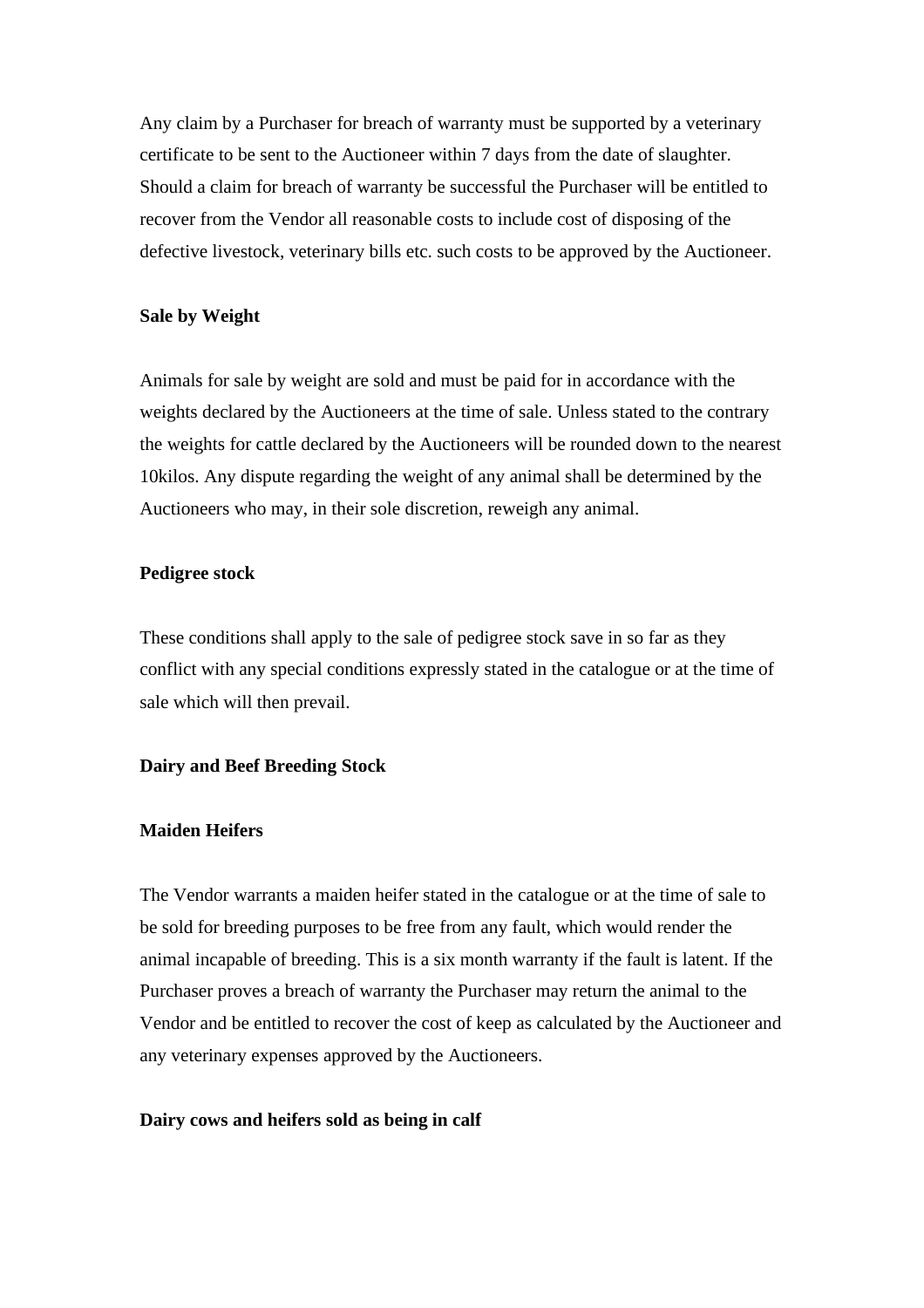The Vendor warrants a dairy cow or heifer sold as being in calf to be correct in udder and teats, not be infected with clinical mastitis and not to suck any other animal. The Vendor warrants that any cow or heifer described in the catalogue or at the time of sale to calve at a specific time (the due date) will calve a fully developed calf within 21 days of the due date.

Any claim in respect of an animal, which does not calve within 21 days of the due date but calves at a later date the Purchaser will be entitled to compensation to be determined by the Auctioneer.

Any animal which is warranted as being in calf and is found within 24 days of the date of sale as not being in calf then the Purchaser will be entitled to claim for breach of warranty such claim to be supported by a veterinary certificate stating that the cow/heifer has not been in calf since the date of purchase.

## **Dairy cows and heifers sold in milk**

All cows and heifers in milk will be milked out not earlier than the evening before the day of sale and animal shall be offered for sale by the Vendor in an over stocked condition.

Unless otherwise stated at the time of sale all calved cows and heifers sold as freshly calved are warranted as calved within 14 days before the day of sale.

Unless otherwise stated at the time of sale or in the catalogue the Vendor warrants a dairy cow or heifer sold as being in milk to be correct in udder and teats, not to be infected with clinical mastitis, declared yield to be accurate, not to suck other animals, not to suck herself, to be quiet to milk and to lie in cubicles. This is a 5 day warranty.

The Vendor warrants that all newly calved cows and heifers have cleansed satisfactorily before the sale. This is a 5 day warranty.

#### **Suckler cows**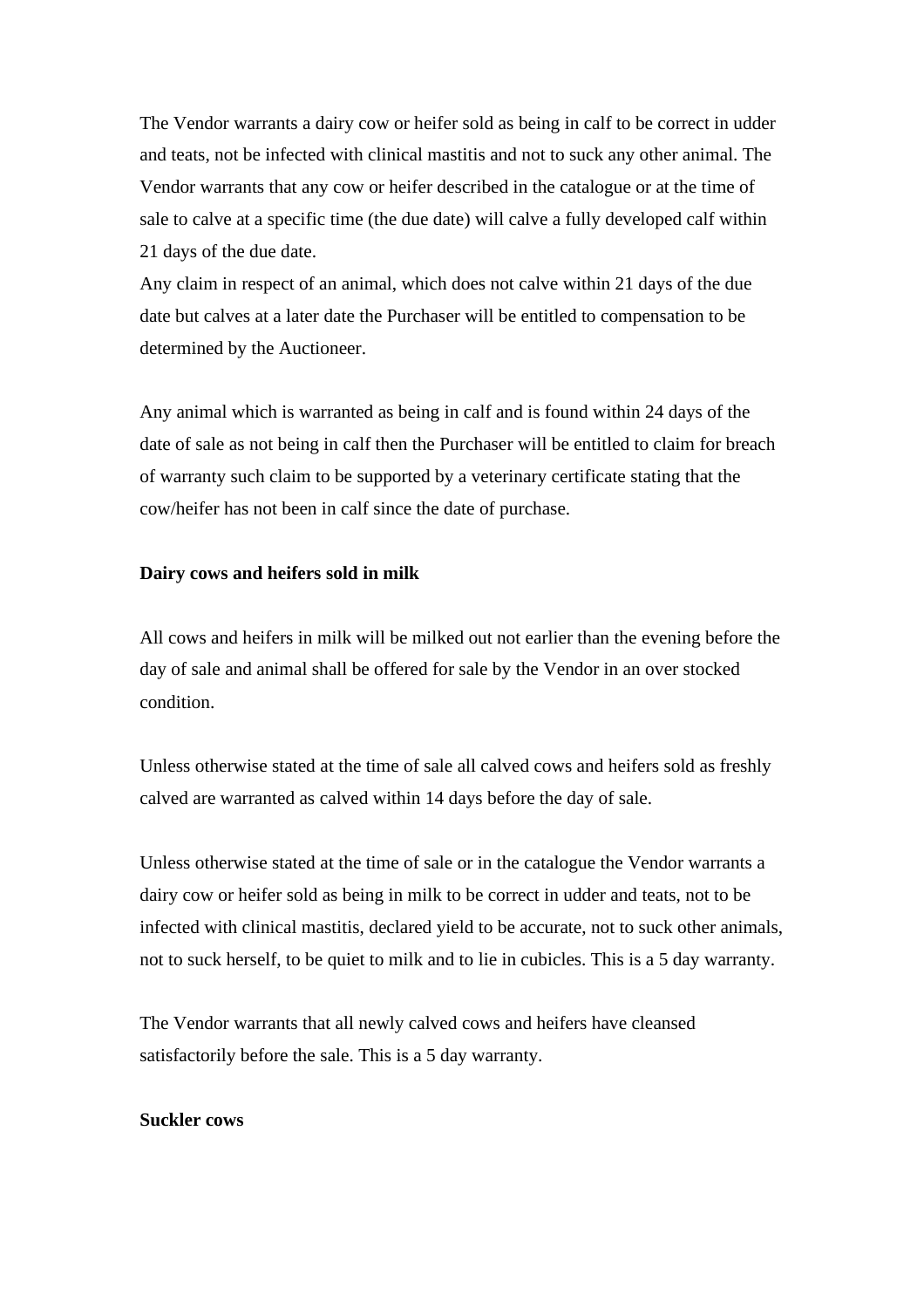The Vendor warrants that any cow or heifer described in the catalogue or at the time of sale as suckling a calf that the cow suckles the calf in a natural manner, the cow is not infected with clinical mastitis , does not suck other animals and does not suck herself. This is a 5 day warranty.

#### **Dairy and Beef Breeding stock sold – "Running with the bull"**

This is not a warranty that the animal is in calf.

## **Dairy and Beef Breeding stock sold – Pregnancy Diagnosed in Calf**

This is a warranty that the animal is in calf at the time of sale. Should a dispute subsequently arise that the animal is not in calf the Vendor is required to provide such evidence as required by the Auctioneer that the animal had been pd'd in calf within 14 days of the date of sale. Any claim in respect of this must be made by the purchaser within 24 days from date of purchase.

#### **Stock Bulls**

The Vendor warrants that any bull 10months old or over sold as a stock bull is capable of an effective and natural service. This is a 16week warranty.

If the Purchaser proves breach of warranty then the Purchaser may return the bull to the Vendor who shall, at the Purchaser's option, either replace the bull with another bull of equal value which is capable of an effective and natural service, or refund the purchase price together with such other costs and charges which the Auctioneer deems appropriate.

Notice of a claim must be supported by a veterinary surgeon's certificate confirming that -1) the bull's incapacity or ineffectiveness is not the result of injury, accident or illness happening after the time of sale and 2) the Purchaser's breeding stock are not responsible for the bull's incapacity or ineffectiveness.

#### **Store and Weanling heifers**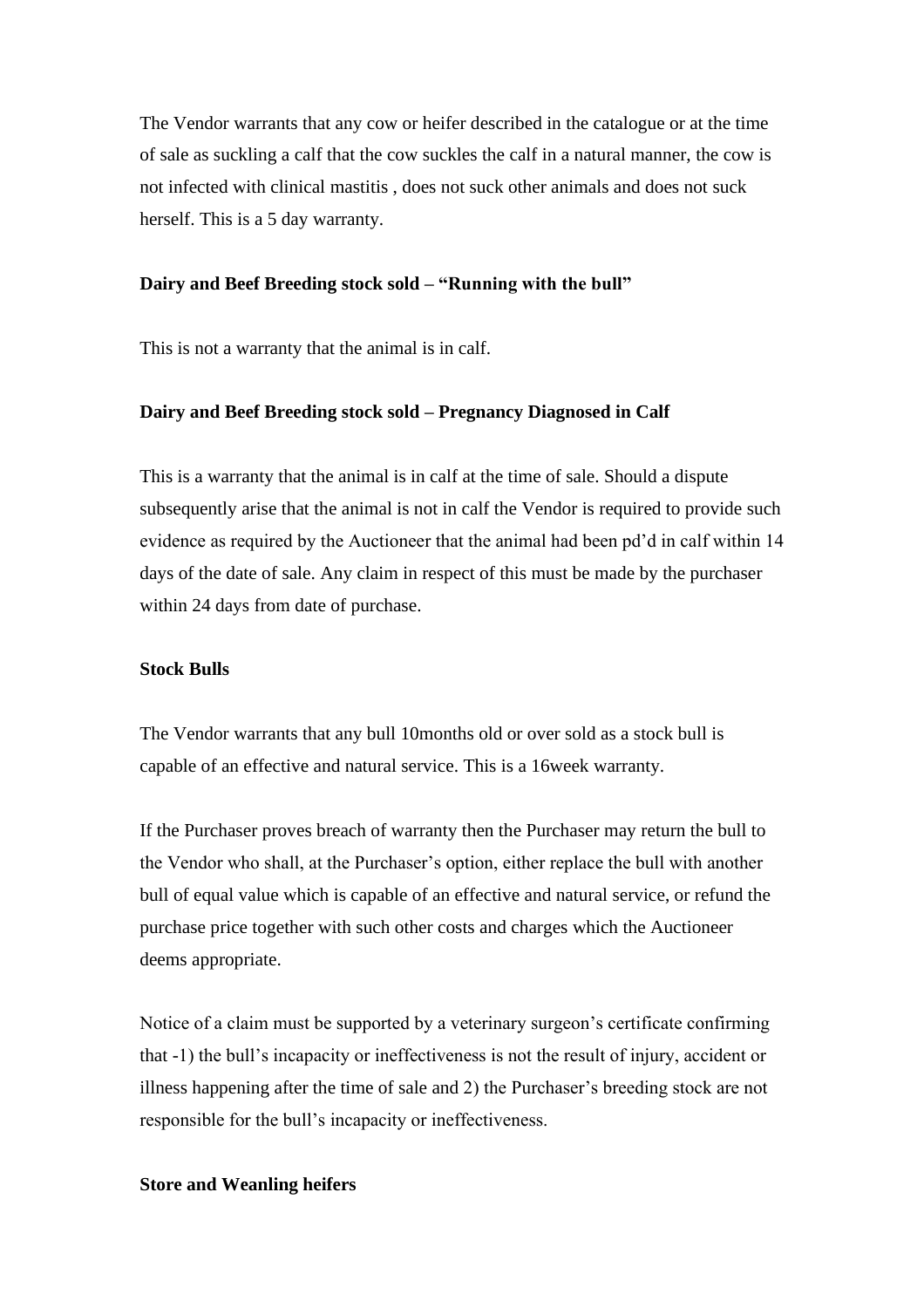Store heifers are not warranted as free of calf at time of sale.

## **Return of Animals Requiring Blood Test**

Where it is agreed after the date of sale that an animal is to be returned then the Vendor is responsible for any reasonable veterinary fees to carry out the blood test.

#### **SHEEP**

#### **Sheep sold for slaughter**

Unless stated to the contrary at the time of sale any sheep described as 'fat', 'finished' or prime is being offered for sale for slaughter.

Livestock sold for slaughter shall be deemed to be slaughtered within 24 hours from the time of sale and are warranted to comply with all food safety requirements.

Any sheep sold for slaughter which have been treated with any medicine are warranted by the Vendor to have completed the withdrawal period for that medicine recommended by its manufacturer.

Any claim by a Purchaser for breach of warranty must be supported by a veterinary certificate to be sent to the Auctioneer within 5 days from the date of slaughter. Should a claim for breach of warranty be successful the Purchaser will be entitled to recover from the Vendor all reasonable costs to include cost of disposing of the defective livestock, veterinary bills etc. such costs to be approved by the Auctioneer.

## **Breeding Sheep**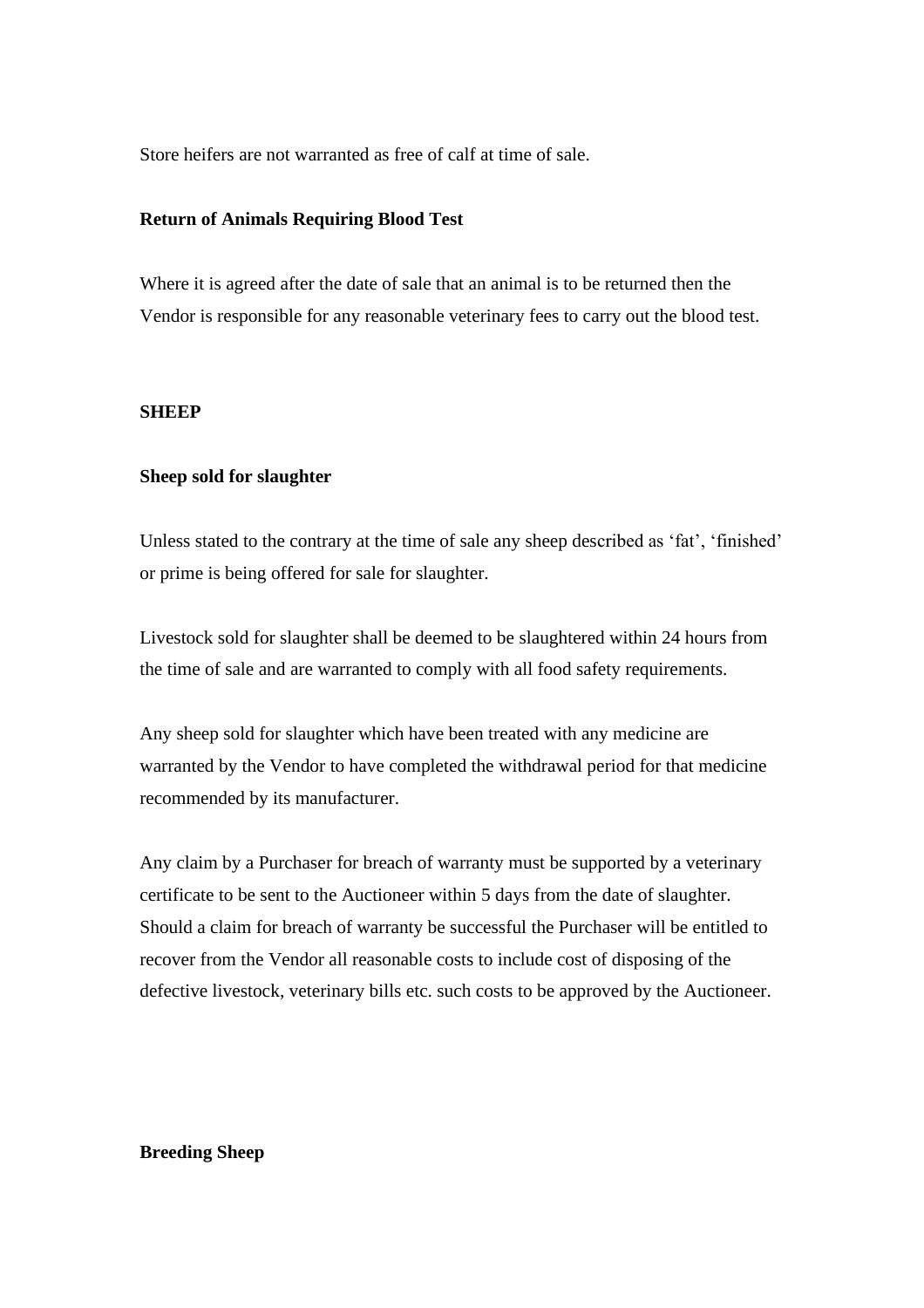### **Unsoundness**

Unless stated in a catalogue or at time of sale all sheep are warranted to be sound in mouth and udder and free of any visible defect. Any claim in respect of unsoundness must be made by the Purchaser up to 3 hours from the time of sale or removal from the premises whichever is the sooner. If a breach of warranty is proven the Purchaser has the right to refuse to take delivery of the animal. Should there be any dispute on the soundness of the animal the Auctioneer may employ a veterinary surgeon to examine the animal with the cost of such examination being borne by the person who's dispute after examination is invalidated.

In the case of a latent defect then a claim must be made to the Auctioneer within 3 days of the date of sale and the Auctioneer may require that any claim be supported by a veterinary certificate.

#### **Breeding sheep sold – 'Running with the ram'.**

This is not a warranty that the sheep are in lamb.

#### **Breeding sheep sold – 'Scanned in lamb'**

This is a warranty that the animal is in lamb at the time of sale. Should a dispute subsequently arise that the sheep is not in lamb the Vendor is required to provide such evidence as required by the Auctioneer that the animal had been scanned in lamb within 14 days of the date of sale. Any claim in respect of this must be made by the purchaser within 25 days from date of purchase.

## **Ewes with lambs at foot**

The Vendor warrants that a lot in which the ewes are described as with lamb or with lambs at foot every ewe is suckling one or more lambs and every lamb has a mother in the lot.

## **Castrated Lambs**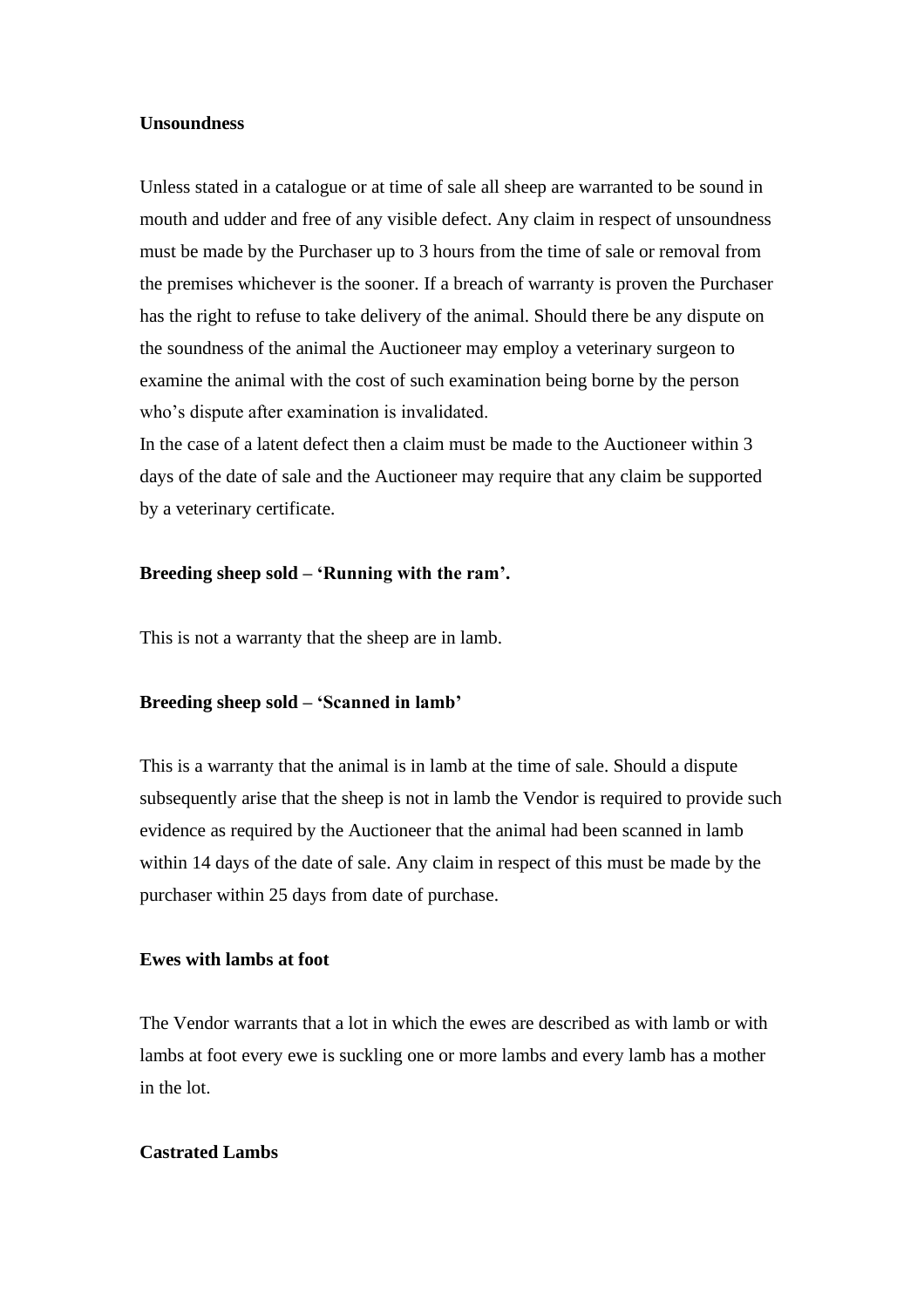The Vendor warrants that unless expressly stated in the catalogue or at the time of sale any male sheep not expressly sold as rams have been castrated.

## **Stock Rams**

The Vendor warrants that any ram sold as a stock ram for £200 or more is capable of an effective and natural service. This is a 10week warranty.

If the Purchaser proves breach of warranty then the Purchaser may return the ram to the Vendor who shall, at the Purchaser's option, either replace the ram with another ram of equal value which is capable of an effective and natural service, or refund the purchase price together with such other costs and charges which the Auctioneer deems appropriate.

Notice of a claim must be supported by a veterinary surgeon's certificate confirming that -1) the ram's incapacity or ineffectiveness is not the result of injury, accident or illness happening after the time of sale and 2) the Purchaser's breeding stock are not responsible for the ram's incapacity or ineffectiveness.

#### **Return of Stock**

If as a result of breach of warranty a Purchaser exercises his right to return any animal to the Vendor he shall be entitled to the return of the purchase monies and to a refund of reasonable costs and expenses as determined by the Auctioneer.

If any animal is returned by the Purchaser to the Auctioneers' premises and neither the Vendor or Purchaser removes the animal within 3 days of notice the Auctioneers may resell the animal by public or private auction without warranty or reserve and without further notice to the Vendor or Purchaser. The moneys produced by the re sale, after deducting the costs and charges of resale, a reasonable sum for the feed and care of the animal pending re sale and any veterinary charges reasonably incurred shall be held by the Auctioneers on behalf of the person who proves to be entitled to them. If the moneys produced from re sale are insufficient to cover costs and charges